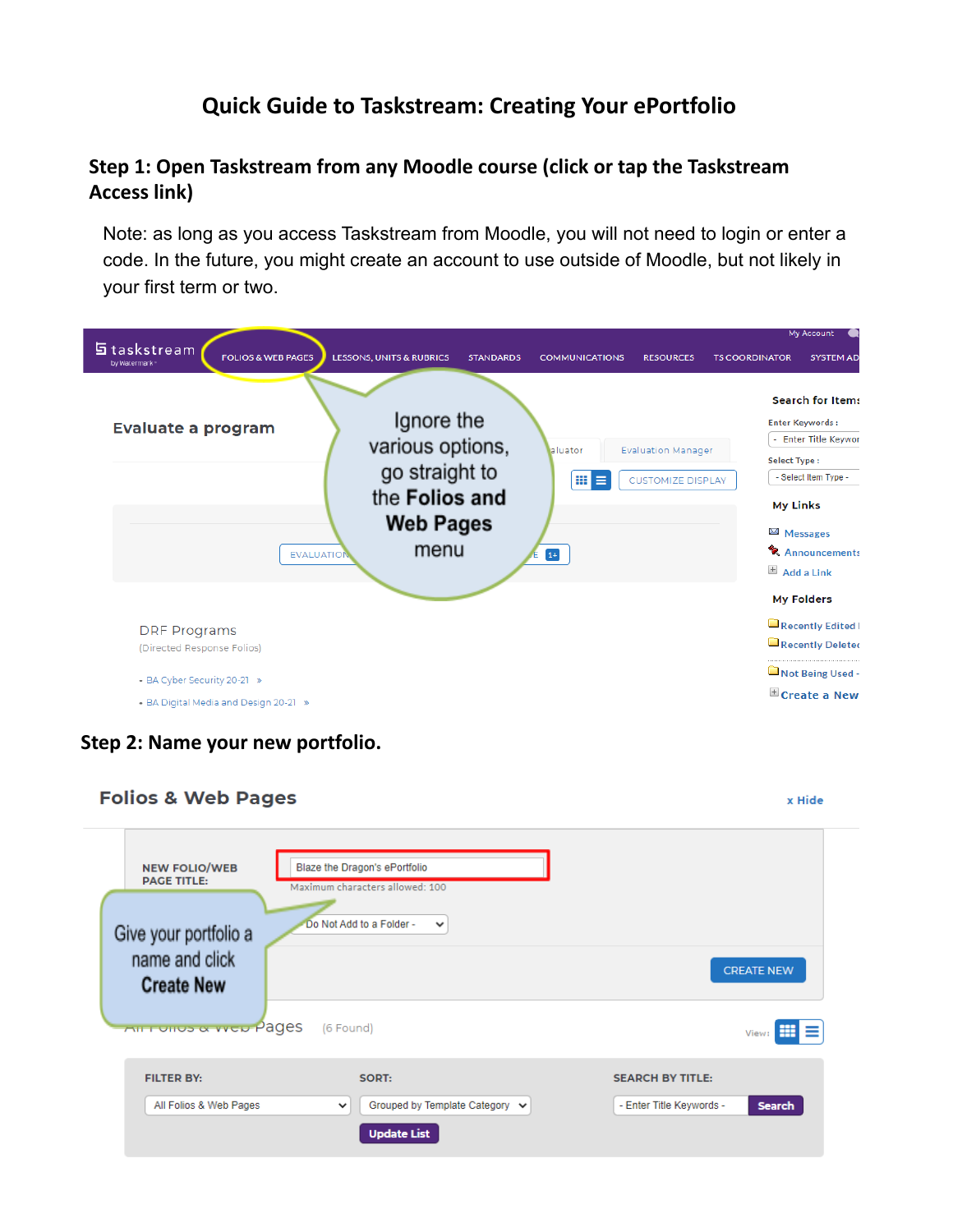**Step 3: Select the custom Faculty ePorfolio template.**

| <b>b</b> taskstream<br>by Watermark*            | <b>FOLIOS &amp; WEB PAGES</b>                                                                                                                      | <b>LESSONS, UNITS &amp; RUBRICS</b>                                                                                                                                                | <b>STANDARDS</b> | <b>COMMUNICATIONS</b>                                                                                         | <b>RESOURCES</b> | <b>TS COORDINATOR</b> |                | My Account N<br><b>SYSTEM ADMIN</b> | Help<br><b>III</b><br><b>I.</b> ANALYTICS |
|-------------------------------------------------|----------------------------------------------------------------------------------------------------------------------------------------------------|------------------------------------------------------------------------------------------------------------------------------------------------------------------------------------|------------------|---------------------------------------------------------------------------------------------------------------|------------------|-----------------------|----------------|-------------------------------------|-------------------------------------------|
| <b>Select Template</b>                          |                                                                                                                                                    |                                                                                                                                                                                    |                  |                                                                                                               |                  |                       |                |                                     |                                           |
| <b>Folios &amp; Web Pages » Select Template</b> |                                                                                                                                                    |                                                                                                                                                                                    |                  |                                                                                                               |                  |                       |                |                                     |                                           |
|                                                 | Directions : Select a template to provide a starting point for your folio. You can always make edits to the structure from the 'Edit Content' tab. |                                                                                                                                                                                    |                  |                                                                                                               |                  |                       |                |                                     | Help on this Page                         |
|                                                 | New Folio / Web Page Name: sample fac                                                                                                              |                                                                                                                                                                                    |                  |                                                                                                               |                  |                       |                |                                     |                                           |
|                                                 | <b>Select Template Category:</b>                                                                                                                   |                                                                                                                                                                                    |                  | General Purpose Templates (created by Taskstream)<br>◯ Custom Templates (designed by your learning community) |                  |                       |                |                                     |                                           |
|                                                 | <b>Select Custom Template:</b>                                                                                                                     | - Select Custom Template -                                                                                                                                                         |                  |                                                                                                               |                  | $\checkmark$          | <b>Preview</b> |                                     |                                           |
|                                                 |                                                                                                                                                    | - Select Custom Template -<br><b>Presentation Folio Templates</b>                                                                                                                  |                  |                                                                                                               |                  |                       |                |                                     |                                           |
|                                                 |                                                                                                                                                    | <b>Faculty ePortfolio</b><br><b>Master Documents</b><br>PSY 101 Media Portfolio<br>Tiffin Core ePortfolio template<br><b>Web Page Templates</b><br><b>Resource Folio Templates</b> |                  |                                                                                                               |                  |                       |                |                                     |                                           |

# **Step 4: Select a theme for your portfolio from the many options.**

Try to find a style that reflects your personality and individual style.

| My Style                                                               | <b>All Themes</b>             |                    |
|------------------------------------------------------------------------|-------------------------------|--------------------|
| <b>Theme Selected</b>                                                  | Browse the Taskstream Themes! |                    |
| No Theme Selected                                                      | My Title Goes<br>Hine         | My Title Goes Here |
|                                                                        | Architect                     | Candy              |
| Select a theme to<br>customize the look and<br>feel of YOUR portfolio. | Ξ<br>Jewel                    | Label              |
|                                                                        | My Title Goes Here            | MY TITLE GOES HERE |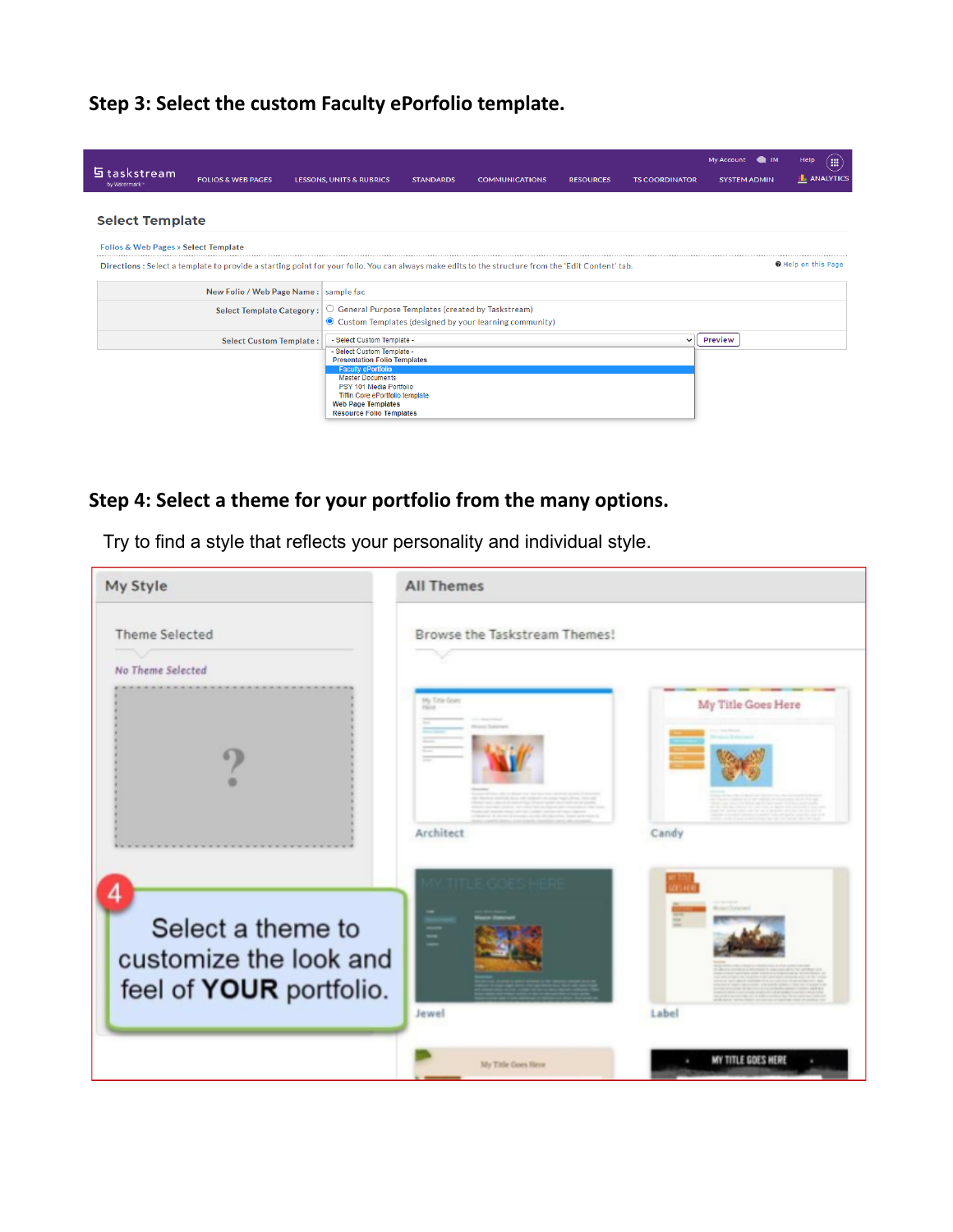#### **Step 5: Select Page to edit.**

A page is basically a section or menu item in the ePortfolio. When you create the ePortfolio using the Tiffin Core template these items will appear automatically.

| 들 taskstream<br><b>FOLIOS &amp; WEB PAGES</b><br>by Watermark                                                                                                                                                                                                                                               | <b>LESSONS, UNITS &amp; RUBRICS</b>                                                                                                                                                                                    | <b>STANDARDS</b> | <b>COMMUNICATIONS</b>                                                                                                       | <b>RESOURCES</b> | <b>TS COORDINATOR</b> | My Account N IM<br><b>SYSTEM ADMIN</b>                                                                                                                                                                                                                                                                                                                                                                                                        | <b>III</b><br>Help<br><b>L</b> ANALYTICS |
|-------------------------------------------------------------------------------------------------------------------------------------------------------------------------------------------------------------------------------------------------------------------------------------------------------------|------------------------------------------------------------------------------------------------------------------------------------------------------------------------------------------------------------------------|------------------|-----------------------------------------------------------------------------------------------------------------------------|------------------|-----------------------|-----------------------------------------------------------------------------------------------------------------------------------------------------------------------------------------------------------------------------------------------------------------------------------------------------------------------------------------------------------------------------------------------------------------------------------------------|------------------------------------------|
| [Your Name] Faculty ePortfolio<br>Template: "Showcase Portfolio" View Published URL<br><b>PREVIEW</b>                                                                                                                                                                                                       | Note: menu items ("pages")                                                                                                                                                                                             |                  | All Folios & Web Pages                                                                                                      | <b>■</b> Style   | Fdit Content          |                                                                                                                                                                                                                                                                                                                                                                                                                                               | <sup>©</sup> Publish/Share               |
| <b>Select Page/Area to Edit:</b><br>ቂ<br>Q<br>Add<br><b>Delete</b><br>Move<br>Copy<br>Area<br>Area<br>Area<br>Area<br>[Your Name] Faculty<br>ePortfolio<br>$\frac{1}{2}$ Introduction<br>$\equiv$ CV<br><b>Teaching Narrative</b><br>■ Teaching Evidence<br><b>Service to the University</b><br>• Narrative | automatically added to TU<br><b>Entation Folio</b><br>Е<br>in to edit from the left panel.<br><b>Getting Started with Folios &amp; Web Pages</b><br>Select<br>If this i<br>portfolio<br>Guide o<br>Page<br>(selection) | template         | thin Folios & Web Page, you may wish to view or print our Getting Started<br>at 1.800.311.5656 for help starting your work. |                  |                       | <b>More Help</b><br>Change the visual look of your<br>Folio or Web Page in the Style<br>tab, add text, attachments.<br>standards and more in the<br>Edit Content tab, share with<br>reviewers in the Comments<br>tab, and find other options<br>(like e-mailing and publishing<br>options) in the Publish/Share<br>tab.<br>• About Folios and Web<br><b>Pages</b><br>. How to add content<br>. How to delete content<br>• How to move content |                                          |

### **Step 6: Use the web editor to revise the page information.**

Alternatively, you can select the **Attachment** option to upload a word-processed document or use the other options to insert videos, images, links to web pages or other types of media.

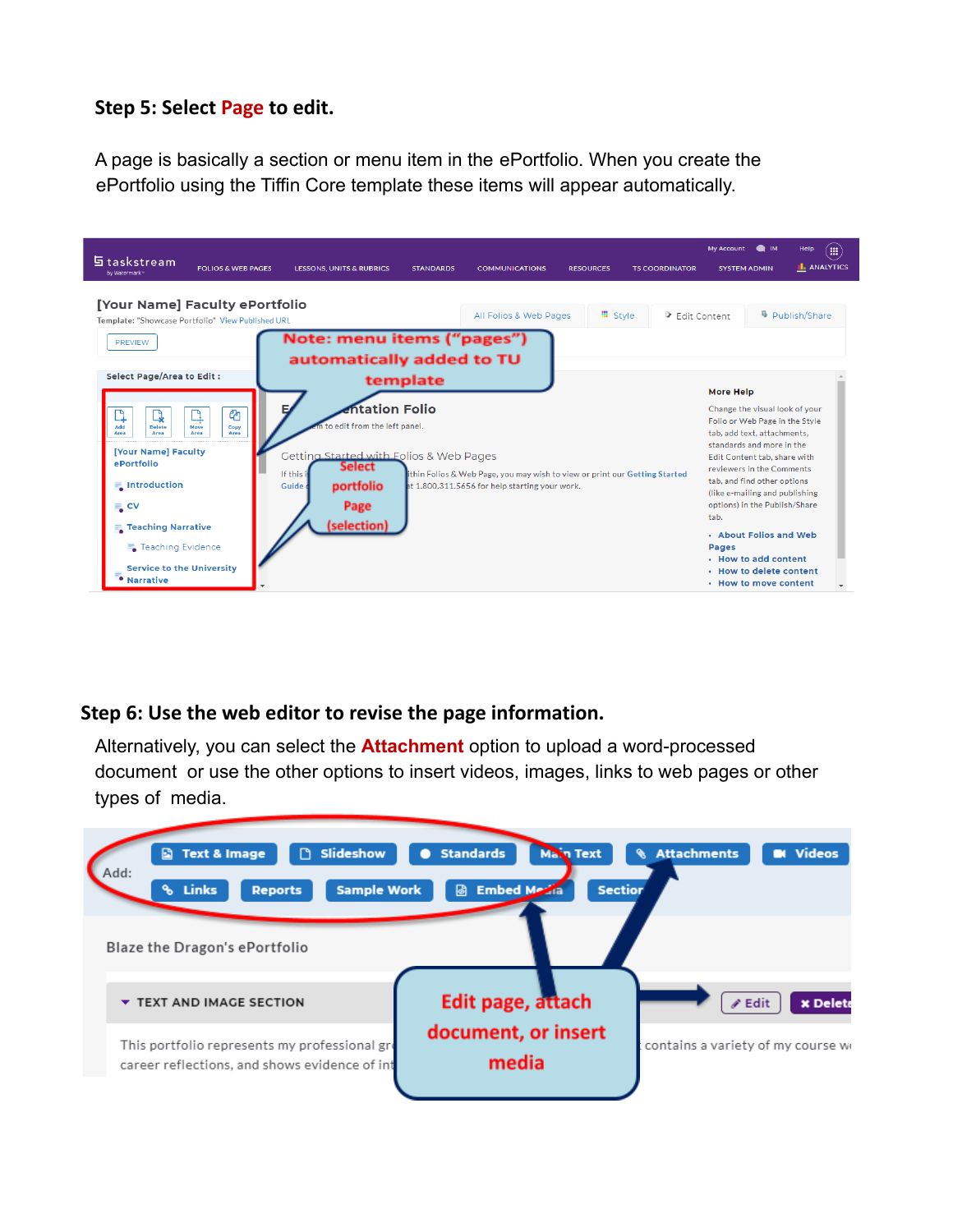### **Steps 7-8: Publish/Share**

At the top of the Taskstream window click **Publish/Share** to share your work with others. The screenshot for Step 8 shows your options for either sharing a link to your portfolio via email (e.g. to your instructor or potential employer) or creating a single PDF document for download or offline use.

If you previously published your portfolio and no longer wish for it to be available online, click the button, **UNPUBLISH**.

Note carefully**:** you must **Publish/Share** your ePortfolio. If this step is not completed others will be unable to view your work.

| All Folios & Web Pages | <b>■</b> Style | Edit Content                                    | <sup>©</sup> Publish/Share |
|------------------------|----------------|-------------------------------------------------|----------------------------|
|                        |                | When ready either publish<br>or share via email |                            |

#### **Publishing and Sharing Options**

| <b>CHANGE VISUAL STYLE</b>                                                                                                                                                | <b>CREATE A PRINTABLE PDF</b><br><b>EMAIL THIS WEB FOLIO</b>          |
|---------------------------------------------------------------------------------------------------------------------------------------------------------------------------|-----------------------------------------------------------------------|
| <b>Publish to the Web</b>                                                                                                                                                 | If already published, opt to                                          |
| Publishing to the Web enables anyone to access your work from the Internet using the web address that you create.<br>a password. You can unpublish your work at any time. | unpublish                                                             |
| Note: Any future changes will be<br>wreflected in your published work.<br><b>Email or create PDF version of</b>                                                           |                                                                       |
| ePortfolio                                                                                                                                                                | <b>EDIT URL/PASSWORD</b><br><b>UNPUBLISH</b><br><b>EMAIL THIS URL</b> |

### **Step 9: Publish Settings**

To finalize your work, select **Publish/Share** then **Publish**. Optionally, you may customize the Web address. You can't change the URL, but you can personalize the name of the web page. This name, however, cannot include spaces or special characters. For example, "Maus-portfolio" satisfies the requirement, but "Michelle's Portfolio" or "Michelle's Portfolio" do not due to the apostrophe, space, and underscore character.

You may opt for the **No password needed** option or assign a password of your choice. Please keep in mind that no one will be able to view your ePortfolio without the password, if that option is chosen.